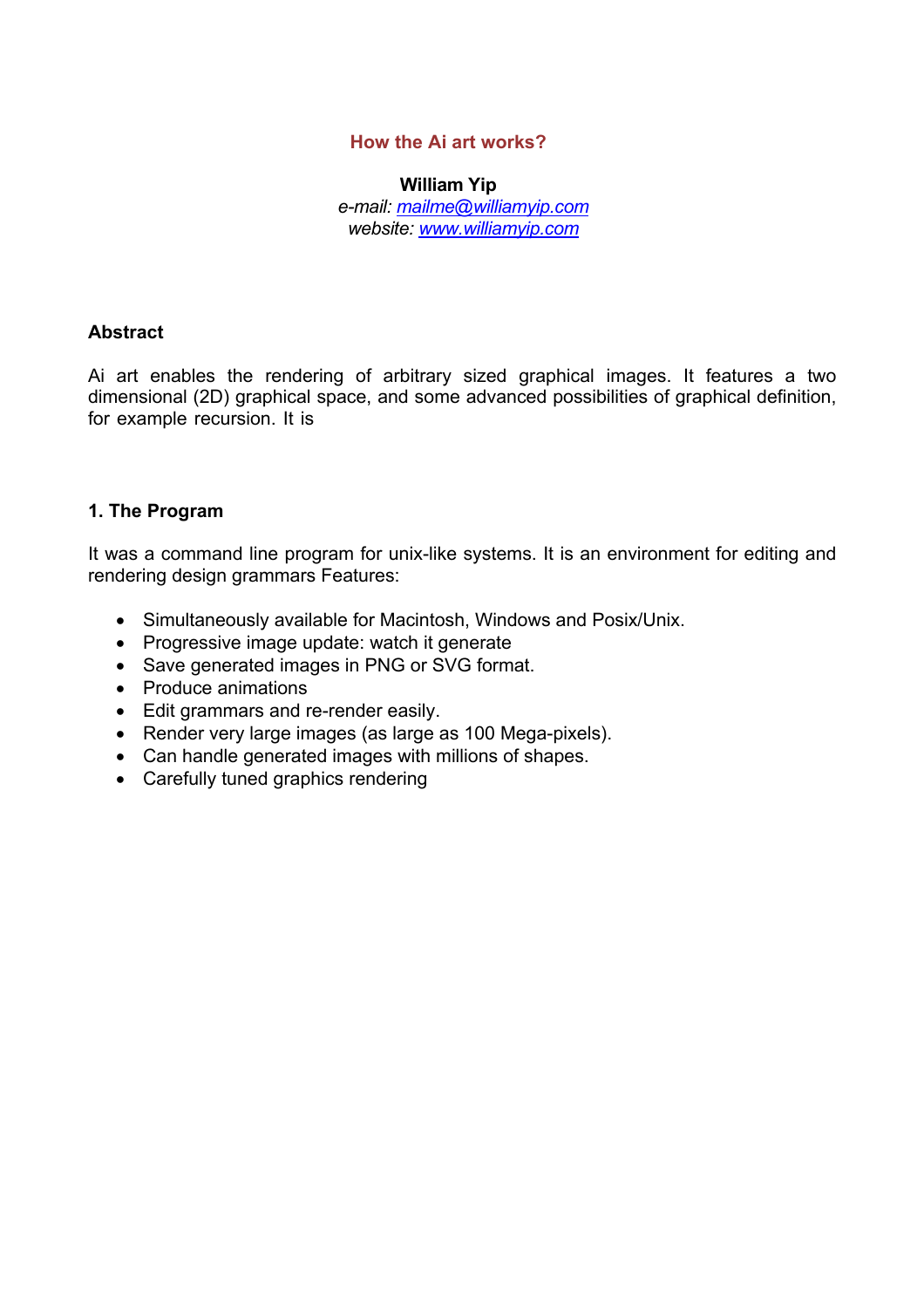## **2. The Output**



```
//---- 
//---- T U B U L E G A R D E N 
//---- 
//---- 
//---- 
//---- 
startshape garden 
background { b -0.5 sat 0.4 hue 64 } 
rule garden 
{ 
        20* { y 1.5 z -1000 s 0.98 } row { x -25 } 
} 
rule row 
{ 
        20* { x 2.5 } plant { } 
} 
rule plant { tubule { sat 0.05 h 300 } } 
rule plant \{ segule \{ sat 0.5 h 26 \} \}rule plant 2 { straw { sat 0.3 h 32 b 1 } } 
rule plant 7 { } 
// *********** SEGULE ***********
```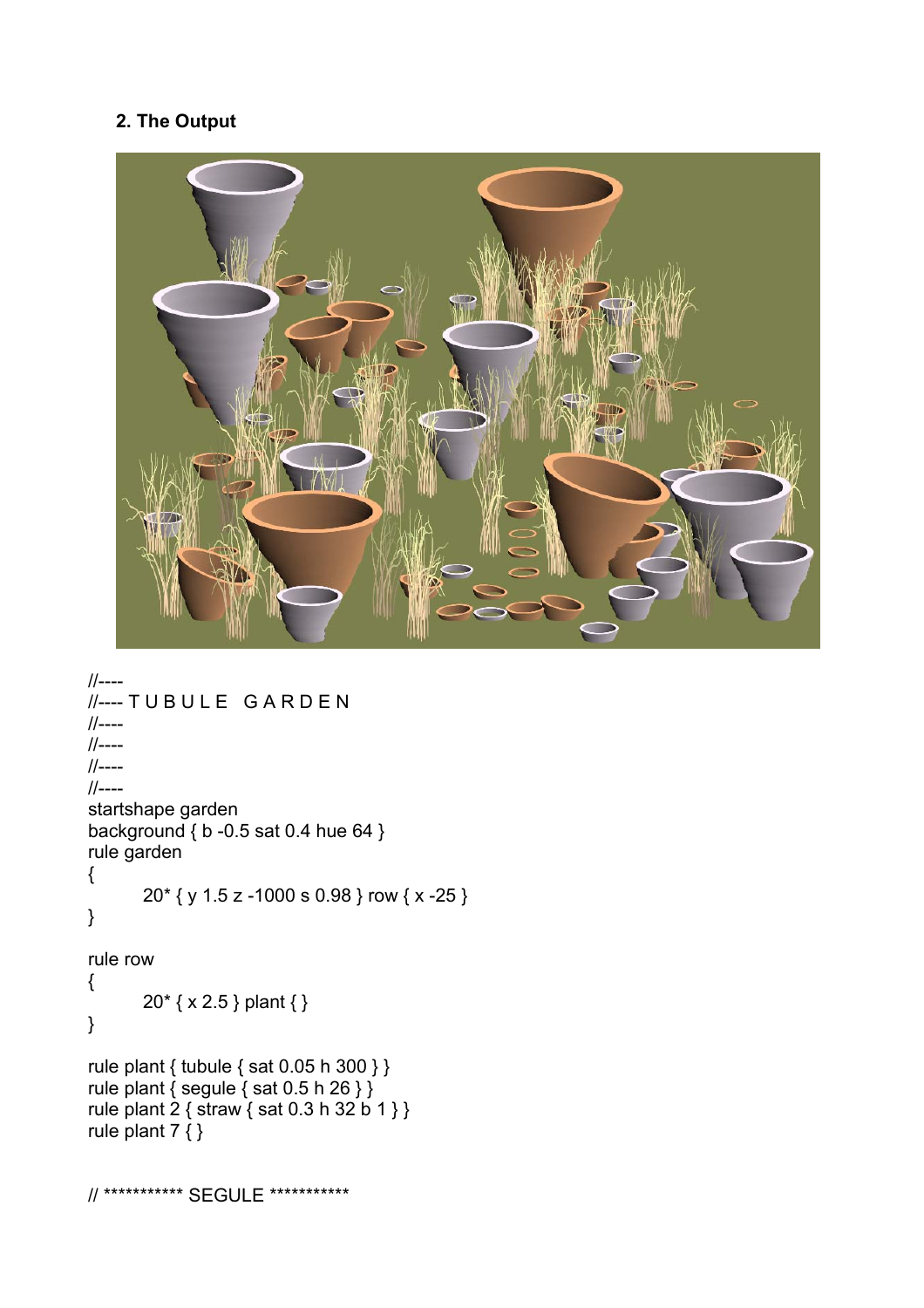```
rule segule 0.037 
{ 
         ringule { s 0.95 0.28 b 1 } 
         ringule { s 1 0.3 b 1 } 
} 
rule segule 
{ 
         ringule { s 1 0.3 } 
         segule { r 1.2 y 0.02 s 1.01 z 1 } 
} 
rule segule 
{ 
         ringule { s 1 0.3 } 
         segule { r -1.2 y 0.02 s 1.01 z 1 } 
} 
// *********** TUBULE *********** 
rule tubule 0.06 
{ 
         ringule { s 0.95 0.28 b 1 } 
         ringule { s 1 0.3 b 1 } 
} 
rule tubule 
{ 
         ringule { s 1 0.3 } 
         tubule { x 0.02 y 0.025 s 1.01 z 1 } 
} 
rule tubule 
{ 
         ringule { s 1 0.3 } 
         tubule { x -0.02 y 0.025 s 1.01 z 1 } 
} 
rule tubule 
{ 
         ringule { s 1 0.3 } 
         tubule { x -0.01 y 0.025 s 1.01 z 1 } 
} 
rule tubule 
{ 
         ringule { s 1 0.3 } 
         tubule { x 0.01 y 0.025 s 1.01 z 1 } 
} 
rule ringule 
{ 
         180* { r 1 b 0.008 } CIRCLE { x 1 s 0.09 z -0.1 } 
         180* { r 1 b 0.008 } CIRCLE { x -1 s 0.09 z 0.1 } 
}
```
// \*\*\*\*\*\*\*\*\*\*\*\* STRAW \*\*\*\*\*\*\*\*\*\*\*\*\*